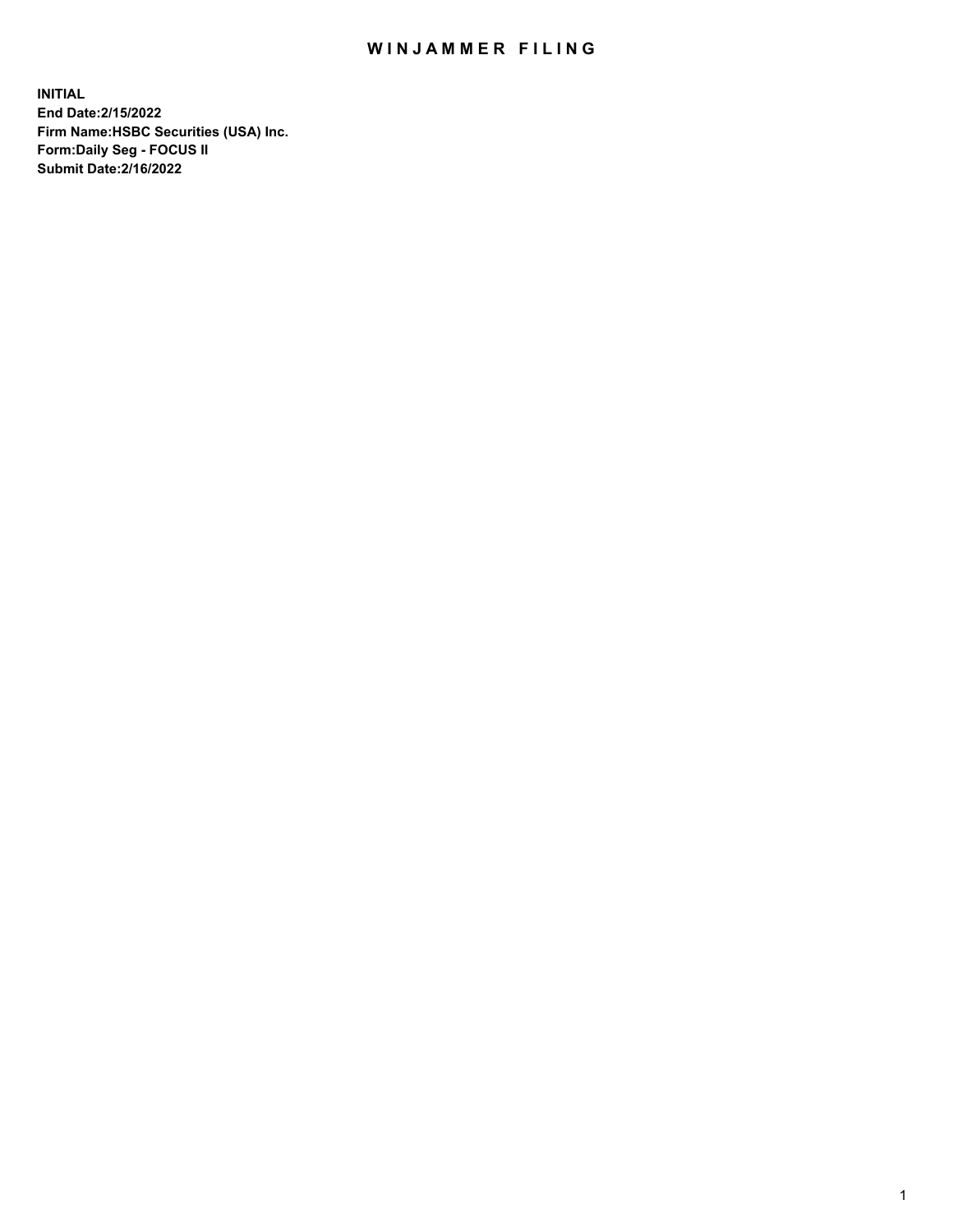**INITIAL End Date:2/15/2022 Firm Name:HSBC Securities (USA) Inc. Form:Daily Seg - FOCUS II Submit Date:2/16/2022 Daily Segregation - Cover Page**

| Name of Company                                                                                                                                                                                                                                                                                                                | <b>HSBC Securities (USA) Inc.</b>                                         |
|--------------------------------------------------------------------------------------------------------------------------------------------------------------------------------------------------------------------------------------------------------------------------------------------------------------------------------|---------------------------------------------------------------------------|
| <b>Contact Name</b>                                                                                                                                                                                                                                                                                                            | <b>Michael Vacca</b>                                                      |
| <b>Contact Phone Number</b>                                                                                                                                                                                                                                                                                                    | 212-525-6445                                                              |
| <b>Contact Email Address</b>                                                                                                                                                                                                                                                                                                   | michael.vacca@us.hsbc.com                                                 |
| FCM's Customer Segregated Funds Residual Interest Target (choose one):<br>a. Minimum dollar amount: ; or<br>b. Minimum percentage of customer segregated funds required:% ; or<br>c. Dollar amount range between: and; or<br>d. Percentage range of customer segregated funds required between:% and%.                         | 96,000,000<br>$\overline{\mathbf{0}}$<br>0 <sub>0</sub><br>0 <sub>0</sub> |
| FCM's Customer Secured Amount Funds Residual Interest Target (choose one):<br>a. Minimum dollar amount: ; or<br>b. Minimum percentage of customer secured funds required:% ; or<br>c. Dollar amount range between: and; or<br>d. Percentage range of customer secured funds required between:% and%.                           | 15,000,000<br><u>0</u><br>0 <sub>0</sub><br>00                            |
| FCM's Cleared Swaps Customer Collateral Residual Interest Target (choose one):<br>a. Minimum dollar amount: ; or<br>b. Minimum percentage of cleared swaps customer collateral required:% ; or<br>c. Dollar amount range between: and; or<br>d. Percentage range of cleared swaps customer collateral required between:% and%. | 75,000,000<br><u>0</u><br><u>00</u><br>00                                 |

Attach supporting documents CH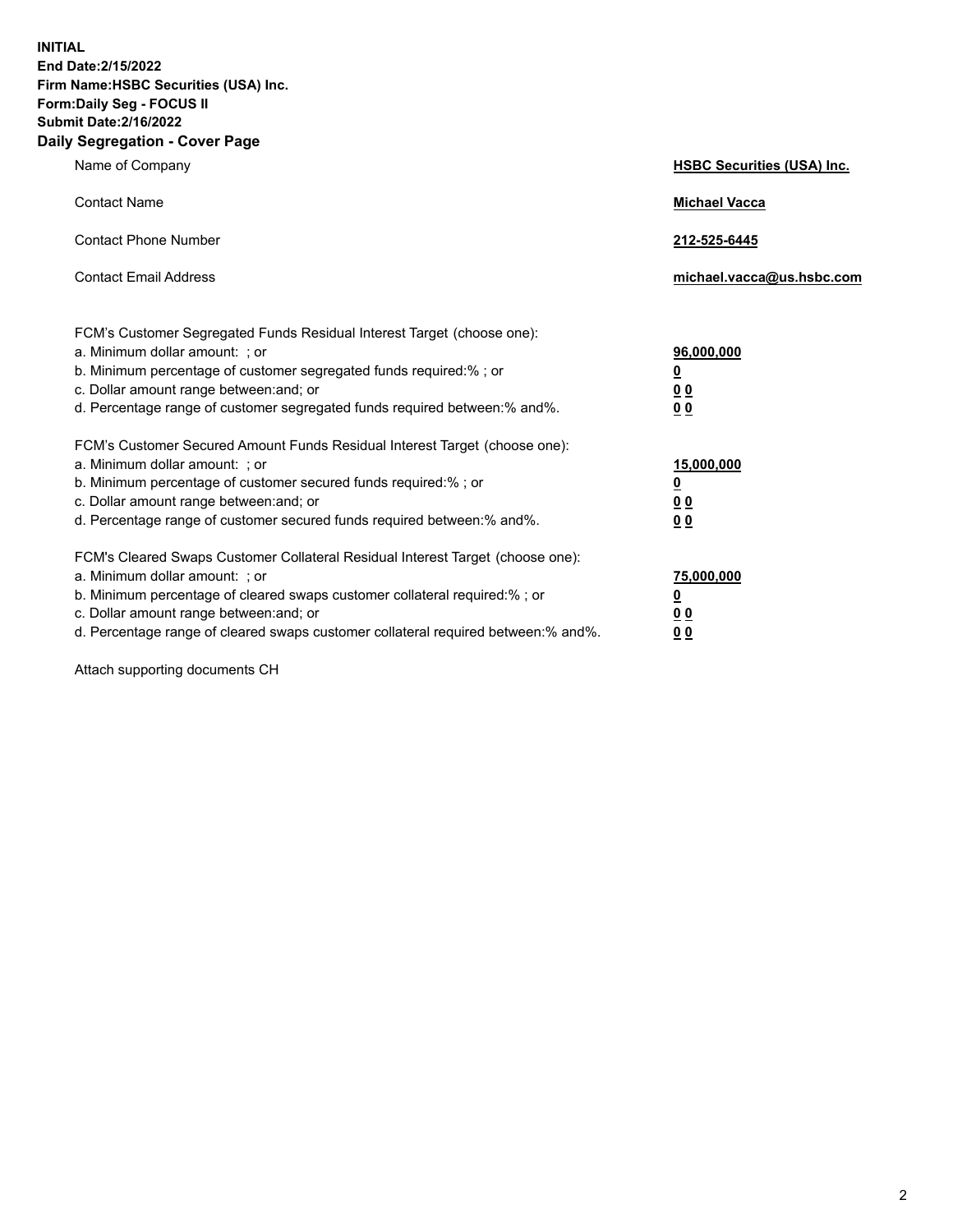**INITIAL End Date:2/15/2022 Firm Name:HSBC Securities (USA) Inc. Form:Daily Seg - FOCUS II Submit Date:2/16/2022 Daily Segregation - Secured Amounts**

Foreign Futures and Foreign Options Secured Amounts Amount required to be set aside pursuant to law, rule or regulation of a foreign government or a rule of a self-regulatory organization authorized thereunder **0** [7305] 1. Net ledger balance - Foreign Futures and Foreign Option Trading - All Customers A. Cash **81,790,958** [7315] B. Securities (at market) **50,484,702** [7317] 2. Net unrealized profit (loss) in open futures contracts traded on a foreign board of trade **37,468,718** [7325] 3. Exchange traded options a. Market value of open option contracts purchased on a foreign board of trade **0** [7335] b. Market value of open contracts granted (sold) on a foreign board of trade **0** [7337] 4. Net equity (deficit) (add lines 1. 2. and 3.) **169,744,378** [7345] 5. Account liquidating to a deficit and account with a debit balances - gross amount **20,134** [7351] Less: amount offset by customer owned securities **-19,960** [7352] **174** [7354] 6. Amount required to be set aside as the secured amount - Net Liquidating Equity Method (add lines 4 and 5) **169,744,552** [7355] 7. Greater of amount required to be set aside pursuant to foreign jurisdiction (above) or line 6. **169,744,552** [7360] FUNDS DEPOSITED IN SEPARATE REGULATION 30.7 ACCOUNTS 1. Cash in banks A. Banks located in the United States **3,378,179** [7500] B. Other banks qualified under Regulation 30.7 **0** [7520] **3,378,179** [7530] 2. Securities A. In safekeeping with banks located in the United States **50,484,702** [7540] B. In safekeeping with other banks qualified under Regulation 30.7 **0** [7560] **50,484,702** [7570] 3. Equities with registered futures commission merchants A. Cash **0** [7580] B. Securities **0** [7590] C. Unrealized gain (loss) on open futures contracts **0** [7600] D. Value of long option contracts **0** [7610] E. Value of short option contracts **0** [7615] **0** [7620] 4. Amounts held by clearing organizations of foreign boards of trade A. Cash **0** [7640] B. Securities **0** [7650] C. Amount due to (from) clearing organization - daily variation **0** [7660] D. Value of long option contracts **0** [7670] E. Value of short option contracts **0** [7675] **0** [7680] 5. Amounts held by members of foreign boards of trade A. Cash **121,709,032** [7700] B. Securities **0** [7710] C. Unrealized gain (loss) on open futures contracts **37,468,718** [7720] D. Value of long option contracts **0** [7730] E. Value of short option contracts **0** [7735] **159,177,750** [7740] 6. Amounts with other depositories designated by a foreign board of trade **0** [7760] 7. Segregated funds on hand **0** [7765] 8. Total funds in separate section 30.7 accounts **213,040,631** [7770] 9. Excess (deficiency) Set Aside for Secured Amount (subtract line 7 Secured Statement Page 1 from Line 8) **43,296,079** [7380] 10. Management Target Amount for Excess funds in separate section 30.7 accounts **15,000,000** [7780] 11. Excess (deficiency) funds in separate 30.7 accounts over (under) Management Target **28,296,079** [7785]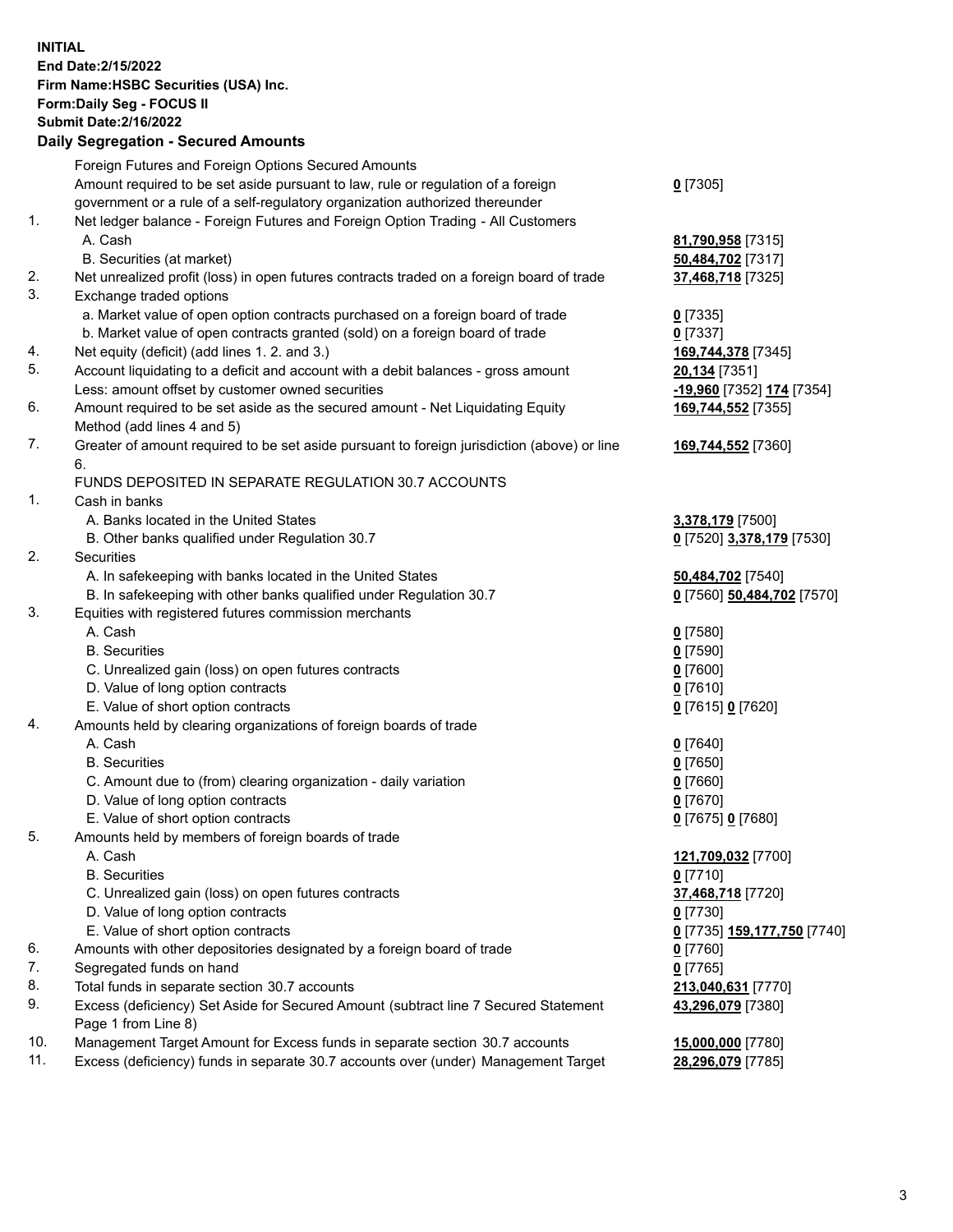**INITIAL End Date:2/15/2022 Firm Name:HSBC Securities (USA) Inc. Form:Daily Seg - FOCUS II Submit Date:2/16/2022 Daily Segregation - Segregation Statement** SEGREGATION REQUIREMENTS(Section 4d(2) of the CEAct) 1. Net ledger balance A. Cash **3,430,453,466** [7010] B. Securities (at market) **809,172,615** [7020] 2. Net unrealized profit (loss) in open futures contracts traded on a contract market **-958,674,119** [7030] 3. Exchange traded options A. Add market value of open option contracts purchased on a contract market **2,050,448,262** [7032] B. Deduct market value of open option contracts granted (sold) on a contract market **-340,540,276** [7033] 4. Net equity (deficit) (add lines 1, 2 and 3) **4,990,859,948** [7040] 5. Accounts liquidating to a deficit and accounts with debit balances - gross amount **105,101,536** [7045] Less: amount offset by customer securities **-104,966,752** [7047] **134,784** [7050] 6. Amount required to be segregated (add lines 4 and 5) **4,990,994,732** [7060] FUNDS IN SEGREGATED ACCOUNTS 7. Deposited in segregated funds bank accounts A. Cash **18,559,104** [7070] B. Securities representing investments of customers' funds (at market) **0** [7080] C. Securities held for particular customers or option customers in lieu of cash (at market) **49,212,332** [7090] 8. Margins on deposit with derivatives clearing organizations of contract markets A. Cash **2,457,527,824** [7100] B. Securities representing investments of customers' funds (at market) **19,931,167** [7110] C. Securities held for particular customers or option customers in lieu of cash (at market) **734,223,061** [7120] 9. Net settlement from (to) derivatives clearing organizations of contract markets **82,512,537** [7130] 10. Exchange traded options A. Value of open long option contracts **2,050,448,262** [7132] B. Value of open short option contracts **-340,540,276** [7133] 11. Net equities with other FCMs A. Net liquidating equity **3,891** [7140] B. Securities representing investments of customers' funds (at market) **0** [7160] C. Securities held for particular customers or option customers in lieu of cash (at market) **23,937,500** [7170] 12. Segregated funds on hand **1,799,722** [7150] 13. Total amount in segregation (add lines 7 through 12) **5,097,615,124** [7180] 14. Excess (deficiency) funds in segregation (subtract line 6 from line 13) **106,620,392** [7190] 15. Management Target Amount for Excess funds in segregation **96,000,000** [7194] 16. Excess (deficiency) funds in segregation over (under) Management Target Amount **10,620,392** [7198]

Excess